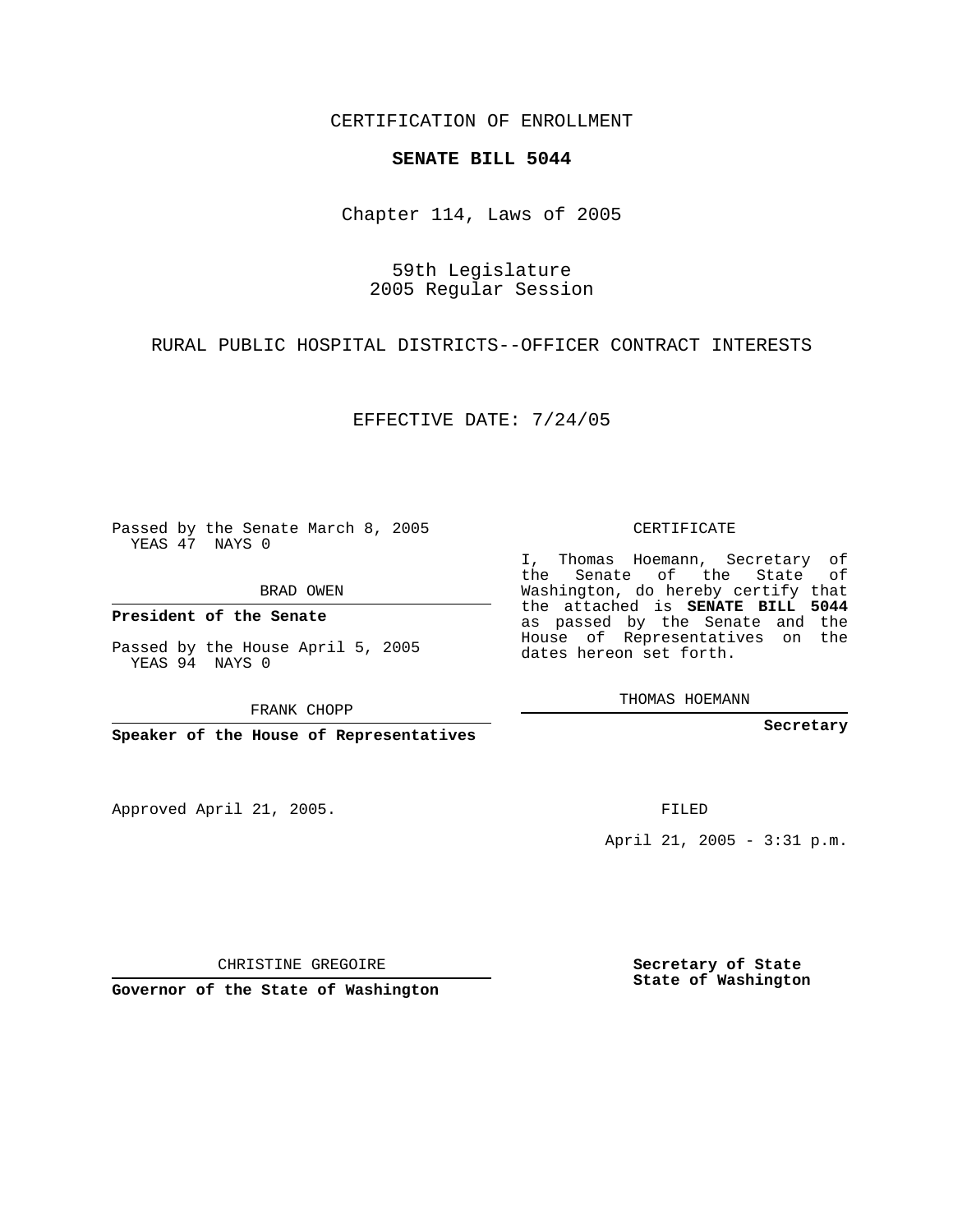## **SENATE BILL 5044** \_\_\_\_\_\_\_\_\_\_\_\_\_\_\_\_\_\_\_\_\_\_\_\_\_\_\_\_\_\_\_\_\_\_\_\_\_\_\_\_\_\_\_\_\_

\_\_\_\_\_\_\_\_\_\_\_\_\_\_\_\_\_\_\_\_\_\_\_\_\_\_\_\_\_\_\_\_\_\_\_\_\_\_\_\_\_\_\_\_\_

Passed Legislature - 2005 Regular Session

## **State of Washington 59th Legislature 2005 Regular Session**

**By** Senators Mulliken and Parlette

Read first time 01/12/2005. Referred to Committee on Government Operations & Elections.

 AN ACT Relating to contract interests of an officer of a rural public hospital district; and amending RCW 42.23.030.

BE IT ENACTED BY THE LEGISLATURE OF THE STATE OF WASHINGTON:

 **Sec. 1.** RCW 42.23.030 and 1999 c 261 s 2 are each amended to read as follows:

 No municipal officer shall be beneficially interested, directly or indirectly, in any contract which may be made by, through or under the supervision of such officer, in whole or in part, or which may be made for the benefit of his or her office, or accept, directly or indirectly, any compensation, gratuity or reward in connection with such contract from any other person beneficially interested therein. This section shall not apply in the following cases:

 (1) The furnishing of electrical, water or other utility services by a municipality engaged in the business of furnishing such services, at the same rates and on the same terms as are available to the public generally;

 (2) The designation of public depositaries for municipal funds; (3) The publication of legal notices required by law to be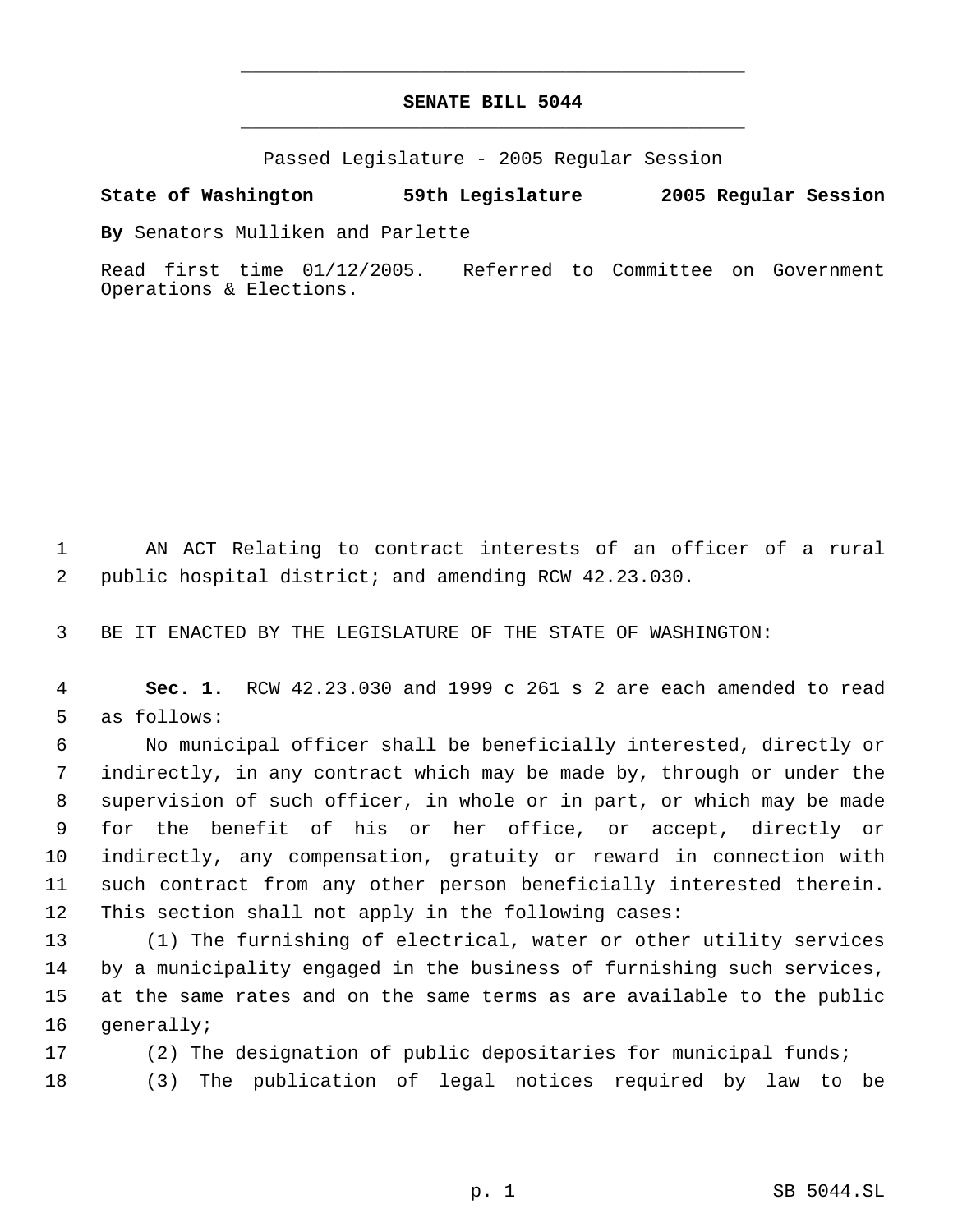published by any municipality, upon competitive bidding or at rates not 2 higher than prescribed by law for members of the general public;

 (4) The designation of a school director as clerk or as both clerk and purchasing agent of a school district;

 (5) The employment of any person by a municipality for unskilled day labor at wages not exceeding two hundred dollars in any calendar month. The exception provided in this subsection does not apply to a county with a population of one hundred twenty-five thousand or more, a city with a population of more than one thousand five hundred, an irrigation district encompassing more than fifty thousand acres, or a first class school district;

 (6)(a) The letting of any other contract in which the total amount received under the contract or contracts by the municipal officer or the municipal officer's business does not exceed one thousand five hundred dollars in any calendar month.

 (b) However, in the case of a particular officer of a second class city or town, or a noncharter optional code city, or a member of any county fair board in a county which has not established a county purchasing department pursuant to RCW 36.32.240, the total amount of such contract or contracts authorized in this subsection (6) may exceed one thousand five hundred dollars in any calendar month but shall not exceed eighteen thousand dollars in any calendar year.

 (c)(i) In the case of a particular officer of a rural public hospital district, as defined in RCW 70.44.460, the total amount of such contract or contracts authorized in this subsection (6) may exceed 26 one thousand five hundred dollars in any calendar month, but shall not exceed twenty-four thousand dollars in any calendar year.

 (ii) At the beginning of each calendar year, beginning with the 2006 calendar year, the legislative authority of the rural public hospital district shall increase the calendar year limitation described 31 in this subsection  $(6)(c)$  by an amount equal to the dollar amount for the previous calendar year multiplied by the change in the consumer price index as of the close of the twelve-month period ending December 31st of that previous calendar year. If the new dollar amount established under this subsection is not a multiple of ten dollars, the increase shall be rounded to the next lowest multiple of ten dollars. As used in this subsection, "consumer price index" means the consumer price index compiled by the bureau of labor statistics, United States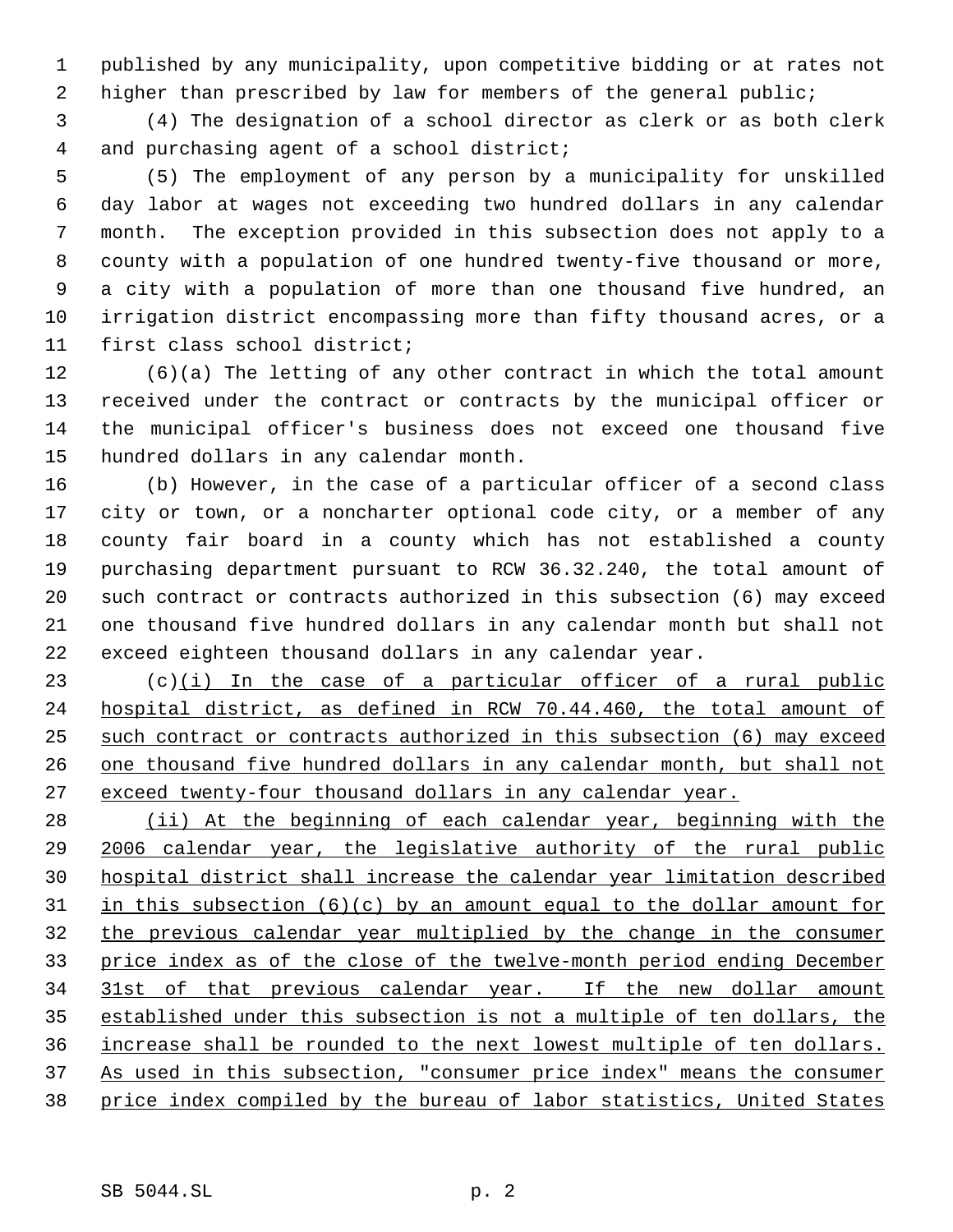1 department of labor for the state of Washington. If the bureau of 2 labor statistics develops more than one consumer price index for areas 3 within the state, the index covering the greatest number of people, 4 covering areas exclusively within the boundaries of the state, and 5 including all items shall be used.

 (d) The exceptions provided in this subsection (6) do not apply to a sale or lease by the municipality as the seller or lessor. The exceptions provided in this subsection (6) also do not apply to the letting of any contract by a county with a population of one hundred twenty-five thousand or more, a city with a population of ten thousand or more, or an irrigation district encompassing more than fifty thousand acres.

13  $((\{d\}))(\{e\})$  The municipality shall maintain a list of all contracts that are awarded under this subsection (6). The list must be made available for public inspection and copying;

 (7) The leasing by a port district as lessor of port district property to a municipal officer or to a contracting party in which a municipal officer may be beneficially interested, if in addition to all other legal requirements, a board of three disinterested appraisers and the superior court in the county where the property is situated finds that all terms and conditions of such lease are fair to the port district and are in the public interest. The appraisers must be appointed from members of the American Institute of Real Estate Appraisers by the presiding judge of the superior court;

 (8) The letting of any employment contract for the driving of a school bus in a second class school district if the terms of such contract are commensurate with the pay plan or collective bargaining agreement operating in the district;

 (9) The letting of any employment contract to the spouse of an officer of a school district, when such contract is solely for employment as a substitute teacher for the school district. This exception applies only if the terms of the contract are commensurate with the pay plan or collective bargaining agreement applicable to all district employees and the board of directors has found, consistent with the written policy under RCW 28A.330.240, that there is a shortage of substitute teachers in the school district;

 (10) The letting of any employment contract to the spouse of an officer of a school district if the spouse was under contract as a